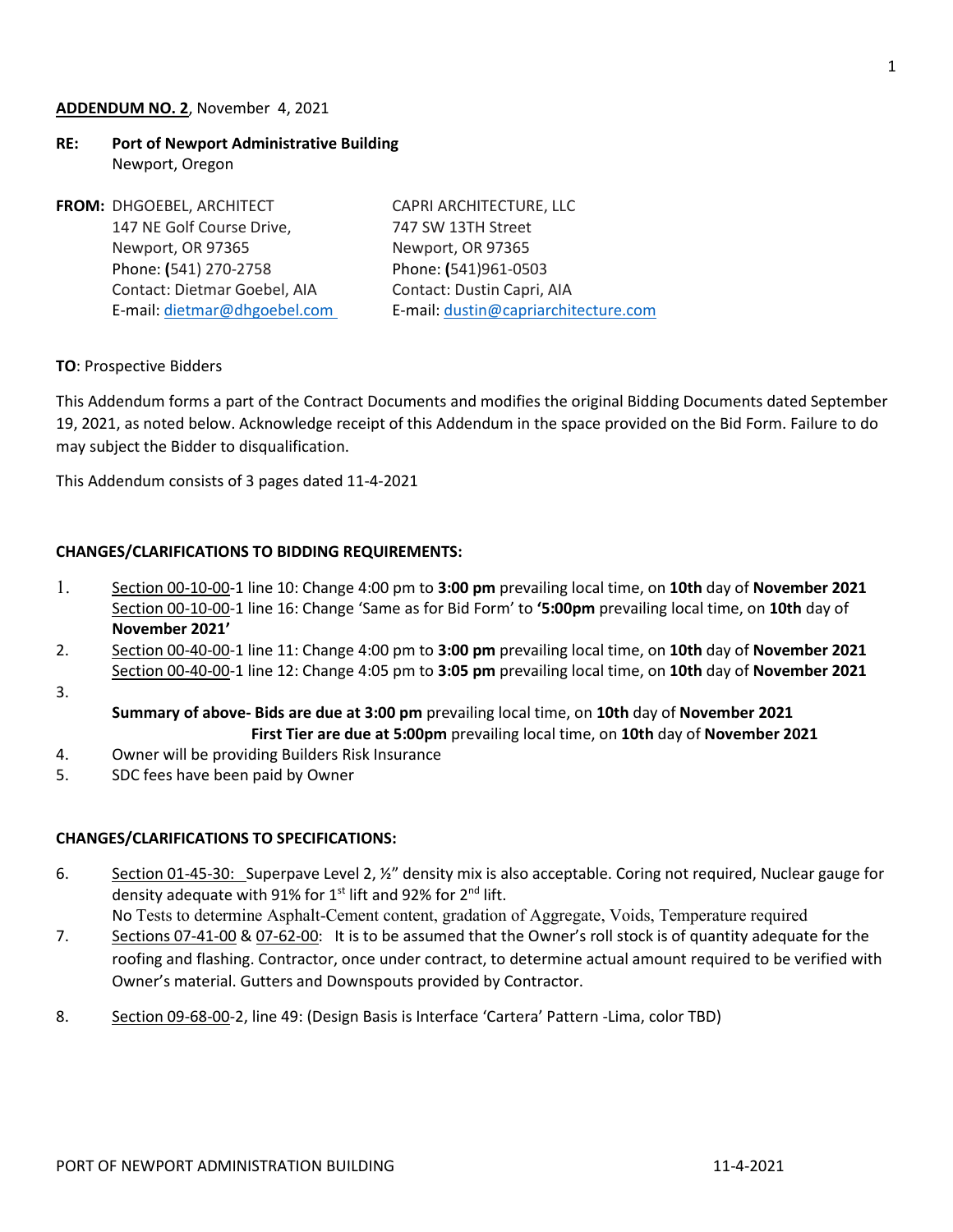## **CHANGES/CLARIFICATIONS TO DRAWINGS:**

- 9. Sheet A1-1: Only the parking spaces indicated on the drawings will to be new paving. West side, match with the existing pavement. South side, pave only the parking stalls and match with the existing gravel drive. ADA stalls and aisle are to meet the requirements of ADA including slopes.
- 10. Sheet A1-1: Areas labeled Landscape will be finished by Owner. Contractor to leave base soil minimum 6" below final grade for Owner to add loam. Base grade to be even matching slope of adjacent areas.
- 11. Sheet A1-2: HDPE water line on the north end of the building is a private domestic line to be rerouted just outside of the building footprint by the contractor. Approximate size of line is 1 1/2".
- 12. Sheet A1-3: Roof Plan indicates crickets to be 80mil membrane (Design Basis is GAF EverGurad PVC)
- 13. Sheet A3-1: Door Schedule Fire shutter to be provided at 20-minute assemblies (Design Basis is Alpine Fire-Shut Coiling Fire Shutters)
- 14. Sheet A3-1: Lease Space on north end of building is unfinished. Insulated but no gypsum board or floor or ceiling finish material.
- 15. Sheet A3-1: Operable wall/partition (between Board Room & Kitchenette) clarification Contractor to provide:
	- Beam: 5.25"x11.875" 2.0E Parallam with the top located at the bottom of the truss.
	- Beam supported at each end by 2x stud pack. Assumed load for beam is 100plf
	- Partition Design Basis as follows:
		- **Modernfold Acoustic-Seal Premier-Paired panel, manually operated, top supported with** operable floor seals.
		- Nominal 3-inch (76mm) thick panels, minimum 18-gage formed steel
		- Panel Weights: 50 STC 8 lbs./square foot
		- Panel skin: 0.50-inch (13mm) tackable 100% recycled gypsum board, class "A" rated
		- Panel finish: Reinforced vinyl with woven backing weighing not less than 21 ounces (595 grams) per lineal yard
		- #17 Suspension System
		- Single Pass Doors: Matching pass door same thickness and appearance as the panels. ADA compliant pass door equipped with friction latch and flush pulls for panic operation. No threshold will be permitted
- 16. Sheet A3-1, A9-1, A9-2: Case work clarification
	- Lower casework is at 36" except at Kitchenette & Meeting room which are at 34"
	- Upper casework is 18" above lower casework countertop and 30" high
	- Walk-up Windows at Reception are at 42"
	- Desks are at 30"
	- All shelving is adjustable
	- Casework noted in green in Desk areas 1,2,3 &4 are provided by Owner.
	- Casework in corridor is vertical cabinet with shelving at 12" oc, adjustable.
	- Casework in Mechanical Room is vertical shelving at 12" oc, adjustable, max. span of shelf 36"
- 17. Sheet A6-1 & A6-3: Railing is constructed of 10" round posts with wood top cap and intermediate wood post and a stainless-steel cable system to meet code.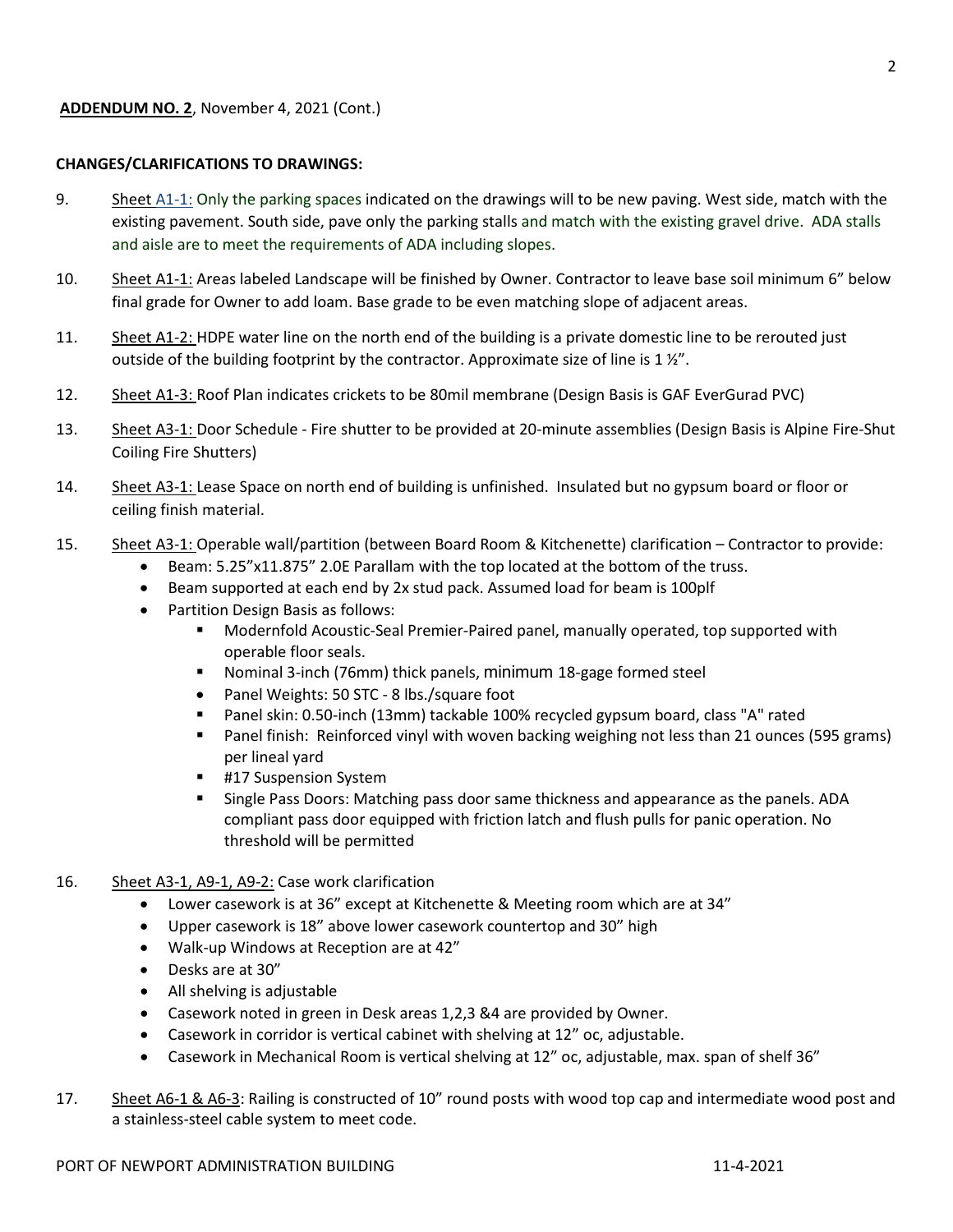## **GENNERAL CLARIFICATIONS:**

- 18. Finishes: There is not a specific Finish Schedule. Finishes, as indicated on drawings are as follows:
	- Walls: 5/8" gypsum wall board (GWP) with light orange peel finish and paint.
	- Ceilings: where indicated 5/8" gypsum wall board (GWP) with light orange peel finish and paint or wood as indicated on Reflected ceiling plan Sheet A4.1
	- Restrooms: FRP with trim up 48" as wainscot See section 06-60-00, color TBD.

## **PRODUCTS APPROVED THROUGH SUBSTITUTION REQUEST**

Products approved through substitution during Bidding are to be in compliance of Section 01-63-00 meeting all of the requirements of the original specified product.

• Section 06-17-40: Boise Cascade I-Joists approved

## **END OF ADDENDUM**

**Attachments:** 

**Official Bid Form 00-40-00**

**First-Tier Subcontractor Disclosure 00-41-00**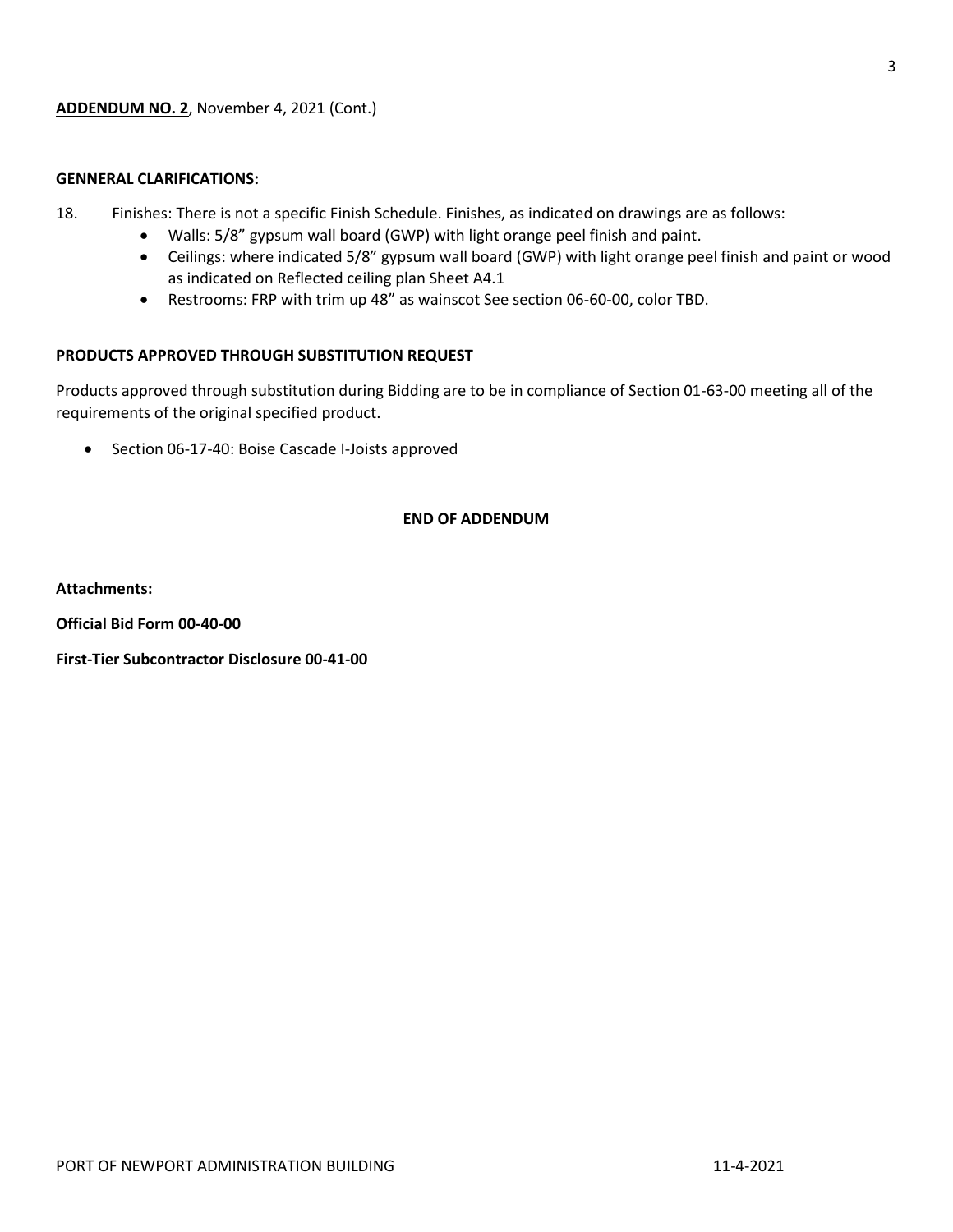| 1<br>$\overline{c}$                   |                        | <b>PROJECT TITLE:</b>                                                             | PORT OF NEWPORT ADMINISTRATION BUILDING                                                                                                                  |  |  |
|---------------------------------------|------------------------|-----------------------------------------------------------------------------------|----------------------------------------------------------------------------------------------------------------------------------------------------------|--|--|
| $\mathfrak{Z}$<br>$\overline{4}$<br>5 | $\bullet$              | Project Location:                                                                 | <b>BAY BLVD.</b><br>Newport, OR                                                                                                                          |  |  |
| 6<br>$\sqrt{ }$<br>$8\,$<br>9         | $\bullet$              | <b>Bid Submission Location:</b>                                                   | Port of Newport<br>600 SE Bay Blvd<br>Newport, OR                                                                                                        |  |  |
| 10<br>11<br>12<br>13<br>14            | $\bullet$<br>$\bullet$ |                                                                                   | Bid Submission Deadline: 3:00PM local prevailing time on November 10, 2021<br>Bid Opening Time & Date: 3:05PM November 10, 2021 local prevailing time on |  |  |
| 15<br>16<br>17                        |                        |                                                                                   | <b>PROPOSAL</b>                                                                                                                                          |  |  |
| 18                                    |                        | $\bullet$                                                                         | Bidder's Name:<br><u> 2008 - Jan James James James James James James James James James James James James James James James James Ja</u>                  |  |  |
| 19                                    |                        | $\bullet$                                                                         | Bidder's Address:                                                                                                                                        |  |  |
| 20                                    |                        |                                                                                   | Bidder's Telephone Number: (COMPLETED CONTROLS                                                                                                           |  |  |
| 21                                    |                        |                                                                                   |                                                                                                                                                          |  |  |
| 22<br>23                              |                        | <b>Owners Name:</b>                                                               | <b>Port of Newport</b>                                                                                                                                   |  |  |
| 24                                    | $\bullet$<br>$\bullet$ | Owner's Address:                                                                  | 600 SE Bay Blvd                                                                                                                                          |  |  |
| 25                                    |                        | Newport, OR                                                                       |                                                                                                                                                          |  |  |
| 26                                    |                        |                                                                                   |                                                                                                                                                          |  |  |
| 27                                    | $\bullet$              | <b>BASE BID</b>                                                                   |                                                                                                                                                          |  |  |
| 28                                    |                        |                                                                                   |                                                                                                                                                          |  |  |
| 29<br>30                              |                        | ٠                                                                                 | The undersigned (check one of the following and insert information requested),<br>a. A corporation organized and existing under the laws of the State    |  |  |
| 31<br>32                              |                        | of                                                                                | , or                                                                                                                                                     |  |  |
| 33                                    |                        | ٠                                                                                 | b. A partnership registered under the laws of the State of<br>; or<br>c. An individual doing business under an assumed name registered under the         |  |  |
| 34                                    |                        | laws of the State of                                                              | $\therefore$ or                                                                                                                                          |  |  |
| 35                                    |                        |                                                                                   | d. An individual doing business under his or her own name;                                                                                               |  |  |
| 36                                    |                        |                                                                                   |                                                                                                                                                          |  |  |
| 37                                    |                        |                                                                                   | hereby proposes to furnish all material and labor and perform all Work as hereinafter                                                                    |  |  |
| 38                                    |                        |                                                                                   | indicated for Construction of Port of Newport Administration Building in strict                                                                          |  |  |
| 39                                    |                        | accordance with Drawings and Specifications prepared by DHGoebel, Architect for a |                                                                                                                                                          |  |  |
| 40                                    |                        | Base Bid of                                                                       | dollars $(\$$                                                                                                                                            |  |  |
| 41                                    |                        |                                                                                   | $\frac{1}{2}$ , and the Undersigned agrees to be bound by the following documents:                                                                       |  |  |
| 42                                    |                        | Invitation to Bid<br>$\bullet$                                                    |                                                                                                                                                          |  |  |
| 43<br>44                              |                        | <b>Instructions to Bidders</b><br>$\bullet$                                       |                                                                                                                                                          |  |  |
| 45                                    |                        | <b>Bid Security</b><br>$\bullet$<br>Agreement                                     |                                                                                                                                                          |  |  |
| 46                                    |                        | $\bullet$<br>Performance & Payment Bonds<br>$\bullet$                             |                                                                                                                                                          |  |  |
| 47                                    |                        | $\bullet$                                                                         | General Conditions & Supplementary Conditions                                                                                                            |  |  |
| 48                                    |                        | <b>Special Conditions</b><br>$\bullet$                                            |                                                                                                                                                          |  |  |
| 49                                    |                        | $\bullet$                                                                         | Drawings listed on the Cover Sheet of the Drawings.                                                                                                      |  |  |
| 50                                    |                        | $\bullet$                                                                         | Specifications listed in Project Manual Table of Contents.                                                                                               |  |  |
| 51                                    |                        | $\bullet$                                                                         | Detail Drawings & Schedules bound in Project Manual. separately.                                                                                         |  |  |
| 52                                    |                        | $\bullet$                                                                         | Addenda numbered ______ through _______, inclusive.                                                                                                      |  |  |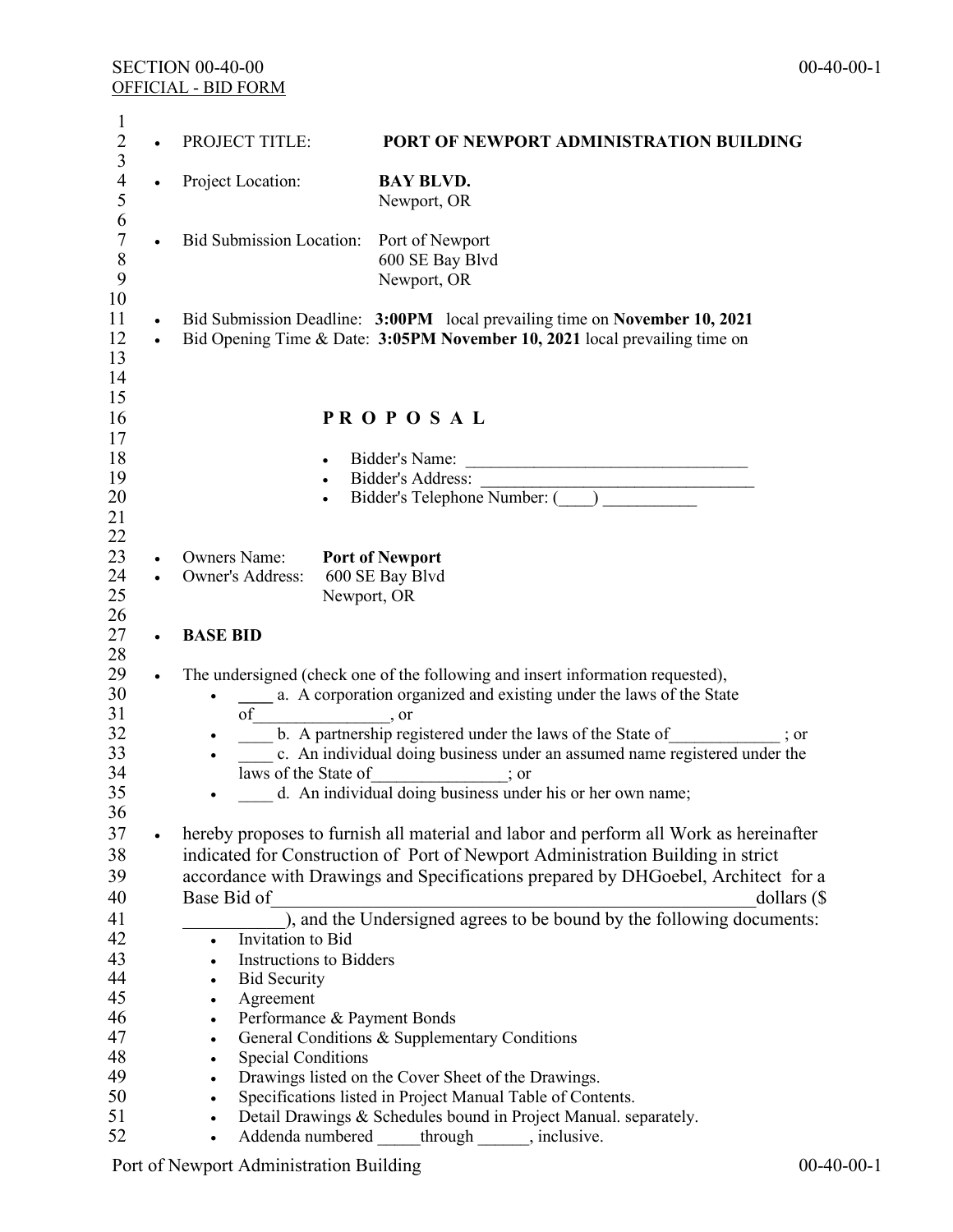2 • **ALTERNATE BIDS**

1

 $\frac{5}{40}$ 

| 3<br>$\overline{\mathcal{A}}$<br>5<br>6<br>7                                                       |           | In addition to the Base Bid indicated above, the Undersigned proposes to furnish all labor and<br>material and perform all Work relating to the following Alternates as described in Section 01-20-<br>00.                                                                                                                                                                                                                                                                                                                                                         |                                                                                          |  |  |  |  |  |  |
|----------------------------------------------------------------------------------------------------|-----------|--------------------------------------------------------------------------------------------------------------------------------------------------------------------------------------------------------------------------------------------------------------------------------------------------------------------------------------------------------------------------------------------------------------------------------------------------------------------------------------------------------------------------------------------------------------------|------------------------------------------------------------------------------------------|--|--|--|--|--|--|
|                                                                                                    |           | Alt. 1: Formed Curbs in lieu of Extruded<br>Alt. 2: Wood Cabinets in lieu of Plastic Laminate<br>Cabinets<br>Alt. 3: Cedar Soffit in lieu of Hardie Soffit                                                                                                                                                                                                                                                                                                                                                                                                         | <b>ADD</b><br><b>DEDUCT</b><br>$(S_$<br>$(S -$<br>$\left( \text{\$} \right)$<br>(S)<br>( |  |  |  |  |  |  |
| 8<br>9<br>10<br>11<br>12<br>13<br>14<br>15                                                         | $\bullet$ | It is understood that the Base Bid may be adjusted for any Alternates in determining the amount of<br>the Contract. Any or all of the Alternates may be accepted or reinstated by the Owner at any time<br>within 60 calendar days after date of the Contract Award by the Owner, and if accepted or<br>reinstated, payment shall be made therefore at the respective amounts named herein. If, prior to<br>acceptance of any Alternate Bid, other Work is undertaken which affects the Alternate Bid Work,<br>the Alternate Bid Sum will be adjusted accordingly. |                                                                                          |  |  |  |  |  |  |
| 16<br>17                                                                                           |           | <b>UNIT PRICES</b>                                                                                                                                                                                                                                                                                                                                                                                                                                                                                                                                                 |                                                                                          |  |  |  |  |  |  |
| 18<br>19<br>20<br>21<br>22<br>23                                                                   | $\bullet$ | The following Unit Prices are submitted by the Undersigned Bidder as a proposed basis for<br>additive or deductive adjustment to the Base Bid in the event Contract changes are required<br>involving the Items described. It is understood, and agreed, that any Unit Price is subject to<br>acceptance by the Owner and thereafter it will be entered into the Agreement.                                                                                                                                                                                        |                                                                                          |  |  |  |  |  |  |
|                                                                                                    |           | Item & Unit of Measure:<br>Unstable Soil Excavation, per cu. yd.:                                                                                                                                                                                                                                                                                                                                                                                                                                                                                                  | Extra<br>Credit<br>$($ \$                                                                |  |  |  |  |  |  |
|                                                                                                    |           | Additional Earth Excavation, per cu. yd.:<br>$\bullet$                                                                                                                                                                                                                                                                                                                                                                                                                                                                                                             | (                                                                                        |  |  |  |  |  |  |
|                                                                                                    |           | Gravel Fill, per cu. yd.:                                                                                                                                                                                                                                                                                                                                                                                                                                                                                                                                          | $(\$\)$<br>$\left( \mathcal{S}\right)$                                                   |  |  |  |  |  |  |
| 24<br>25<br>26<br>27<br>28<br>29<br>30<br>31<br>32<br>33<br>34<br>35<br>36<br>37<br>38<br>39<br>40 |           | <b>OVERHEAD &amp; PROFIT</b>                                                                                                                                                                                                                                                                                                                                                                                                                                                                                                                                       |                                                                                          |  |  |  |  |  |  |
|                                                                                                    |           | The above Bid Price includes all fees, taxes, profit, overhead, and similar items.                                                                                                                                                                                                                                                                                                                                                                                                                                                                                 |                                                                                          |  |  |  |  |  |  |
|                                                                                                    | $\bullet$ | <b>TIME OF COMPLETION</b>                                                                                                                                                                                                                                                                                                                                                                                                                                                                                                                                          |                                                                                          |  |  |  |  |  |  |
|                                                                                                    | $\bullet$ | The Undersigned agrees, if awarded Contract, to fully complete it within consecutive<br>calendar days after notice to proceed is received.                                                                                                                                                                                                                                                                                                                                                                                                                         |                                                                                          |  |  |  |  |  |  |
|                                                                                                    | $\bullet$ | <b>BIDDER'S PREQUALIFICATION</b>                                                                                                                                                                                                                                                                                                                                                                                                                                                                                                                                   |                                                                                          |  |  |  |  |  |  |
|                                                                                                    | $\bullet$ | Accompanying herewith are the Prequalification Requirements.                                                                                                                                                                                                                                                                                                                                                                                                                                                                                                       |                                                                                          |  |  |  |  |  |  |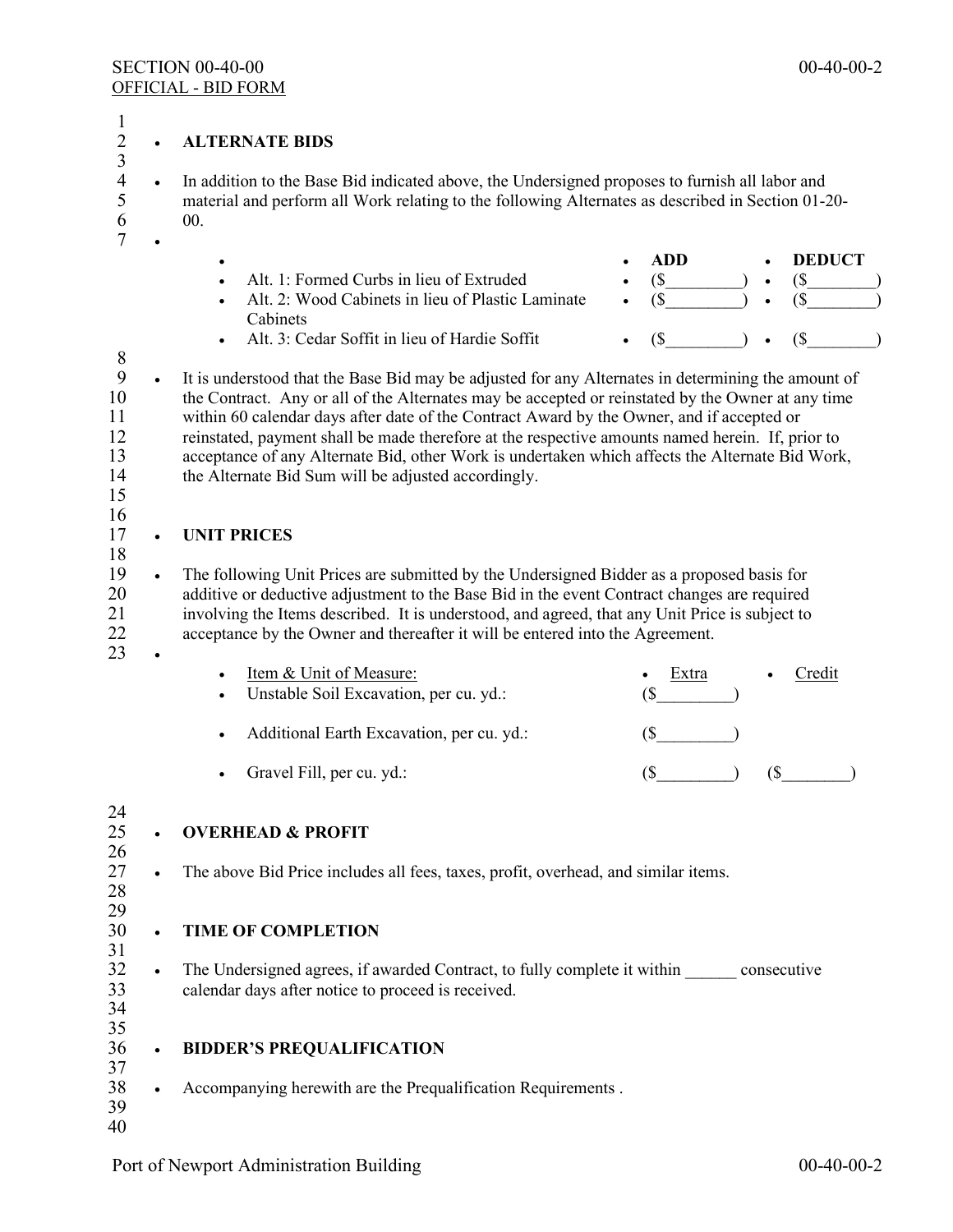| $\frac{1}{2}$ 3 4 5 |           | <b>BIDDER'S RESIDENCY</b>                                                                             |
|---------------------|-----------|-------------------------------------------------------------------------------------------------------|
|                     |           | The Bidder is a resident of the State of Oregon.                                                      |
|                     |           | The Bidder is a non-resident of the State of Oregon as defined below.                                 |
| 6                   |           | A non-resident of Oregon is one who has neither paid Unemployment Taxes nor Income Taxes in           |
| $\overline{7}$      |           | Oregon during the 12 calendar months immediately preceding submission of this Bid, nor has a          |
| $\,8\,$             |           | Business Address in Oregon.                                                                           |
| 9                   | $\bullet$ | If a non-resident, the Bidder shall indicate the State in which the Bidder resides and the Preference |
| 10                  |           | Discount, if any, given by that State.                                                                |
| 11                  |           | Bidder's State of Residence:<br>$\bullet$                                                             |
| 12                  |           | Preference Discount given by Bidder's Residence State:<br>$\frac{0}{0}$                               |
| 13                  | $\bullet$ | In determining the lowest Responsible Bidder for this Work, the above stated percentage will be       |
| 14                  |           | added to the Bid of non-resident Bidders for purposes of determining the low-bidder, but the          |
| 15                  |           | percentage will not be added to the Contract Sum appearing in the Agreement.                          |
| 16                  |           |                                                                                                       |
| 17                  |           |                                                                                                       |
| 18                  | $\bullet$ | <b>BID SECURITY</b>                                                                                   |
| 19                  |           |                                                                                                       |
| 20                  | $\bullet$ | Accompanying herewith is Bid Security; which is not less than ten (10) percent of the total amount    |
| 21                  |           | of the Base Bid plus additive Alternate Bids, if any.                                                 |
| 22                  |           |                                                                                                       |
| 23                  |           |                                                                                                       |
| 24                  | $\bullet$ | <b>BID SECURITY FORFEITURE</b>                                                                        |
| 25                  |           |                                                                                                       |
| 26                  | $\bullet$ | The undersigned further agrees that the Bid Security accompanying this Bid is left in escrow with     |
| 27                  |           | the Owner; that the amount thereof is the measure of liquidated damages which the Owner will          |
| 28                  |           | sustain by the failure of the Undersigned to execute and deliver the above-named Agreement, and       |
| 29                  |           | Performance & Payment Bonds, and that if the Undersigned defaults in either executing the             |
| 30                  |           | Agreement or providing the Performance & Payment Bonds within ten (10) days after receiving           |
| 31                  |           | the Contract Forms, then the full value of the Bid Security may, at the Owner's option, become the    |
| 32                  |           | property of the Owner; but if the Bid is not accepted within sixty (60) calendar days after the time  |
| 33                  |           | set for the opening of the Bids or if the Undersigned executes and timely delivers the said           |
| 34                  |           | Agreement and Performance & Payment Bonds, the Security will be returned.                             |
| 35                  |           |                                                                                                       |
| 36                  |           |                                                                                                       |
| 37                  |           | <b>CONTRACT &amp; BOND</b>                                                                            |
| 38                  |           |                                                                                                       |
| 39                  | $\bullet$ | The Undersigned agrees, if awarded the Contract, to deliver to the Owner within ten (10) days         |
| 40                  |           | after receiving the Contract Forms an executed Agreement together with satisfactory Performance       |
| 41                  |           | & Payment Bonds in an amount equal to one hundred (100) percent of the Contract Sum.                  |
| 42                  | $\bullet$ | The Surety requested to issue the Performance & Payment Bonds will be:                                |
| 43                  |           |                                                                                                       |
| 44                  |           |                                                                                                       |
| 45                  |           | The Undersigned hereby authorizes said Surety Company to disclose any information to the              |
| 46                  |           | Owner concerning the Undersigned's ability to supply Performance & Payment Bonds in the               |
| 47                  |           | amount of the Contract Sum.                                                                           |
| 48<br>49            | $\bullet$ | The Undersigned's maximum bonding capacity is: \$                                                     |
| 50                  |           |                                                                                                       |
| 51                  |           |                                                                                                       |
|                     |           |                                                                                                       |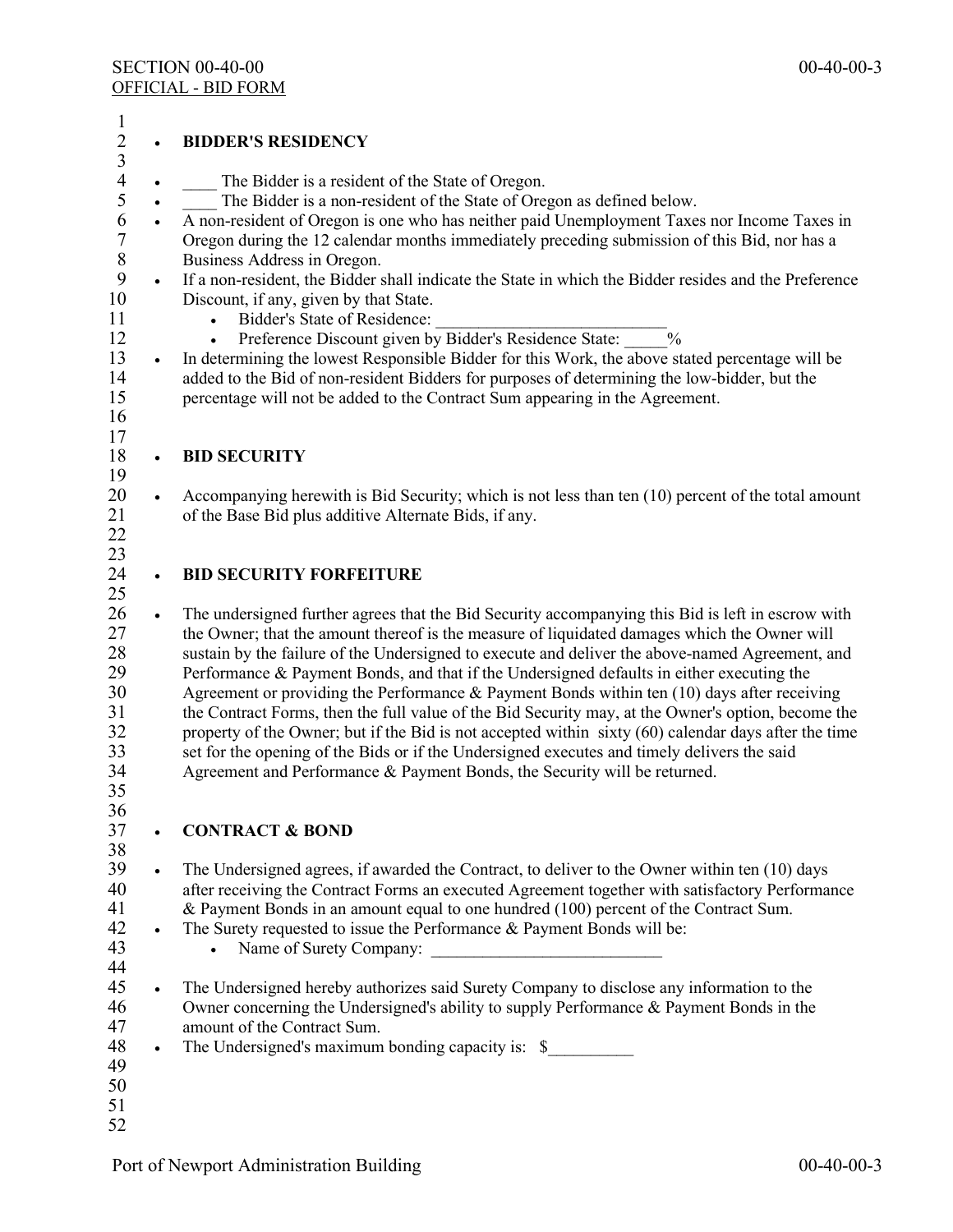| $\mathbf{1}$                                                                                                     |                        | <b>NONCOLLUSION</b>                                                                                                                                                                                                                                                                                                                                                                                                                                                                                                                                                                                                                                      |
|------------------------------------------------------------------------------------------------------------------|------------------------|----------------------------------------------------------------------------------------------------------------------------------------------------------------------------------------------------------------------------------------------------------------------------------------------------------------------------------------------------------------------------------------------------------------------------------------------------------------------------------------------------------------------------------------------------------------------------------------------------------------------------------------------------------|
| $\overline{c}$<br>$\overline{\mathbf{3}}$<br>$\overline{\mathbf{4}}$<br>5<br>6<br>$\overline{7}$<br>8<br>9<br>10 | $\bullet$              | The Undersigned certifies that (1) this Bid has been arrived at independently and is being<br>submitted without collusion with, and without any agreement, understanding or planned common<br>course of action with, any other Vendor of materials, supplies, equipment, or services to limit<br>independent bidding or competition, and (2) the contents of this Bid have not been communicated<br>by the Undersigned or its Employees or Agents to any Person not an Employee or Agent of the<br>Undersigned or its Surety on any Bond furnished with the Bid and will not be communicated to<br>such Person prior to the official opening of the Bid. |
| 11<br>12                                                                                                         |                        | <b>WAGE RATES</b>                                                                                                                                                                                                                                                                                                                                                                                                                                                                                                                                                                                                                                        |
| 13<br>14<br>15<br>16<br>17                                                                                       | $\bullet$              | The Undersigned agrees, if awarded a Contract, that he will comply with the provisions of ORS<br>279C.800 - 279C.870 pertaining to the payment of prevailing rates of wage.                                                                                                                                                                                                                                                                                                                                                                                                                                                                              |
| 18<br>19                                                                                                         | $\bullet$              | <b>CONTRACTORS' REGISTRATION</b>                                                                                                                                                                                                                                                                                                                                                                                                                                                                                                                                                                                                                         |
| 20<br>21<br>22<br>23<br>24                                                                                       | $\bullet$<br>$\bullet$ | As a condition to submitting this Bid, a Contractor must be registered with the Oregon<br>Construction Contractors Board in accordance with ORS 701.035 to 701.055, and the Contractor<br>must disclose the Registration Number. Failure to register and disclose the Number, will make<br>this a Non-responsive Bid and the Bid will be rejected, unless contrary to Federal Law.<br><b>Contractor's Registration Number:</b>                                                                                                                                                                                                                           |
| 25<br>26<br>27<br>$28\,$<br>29                                                                                   | $\bullet$              | The Undersigned hereby certifies that all Subcontractors performing construction work as<br>described in ORS 701.005(2) will be registered with the Construction Contractors Board prior to<br>commencing work under this Contract.                                                                                                                                                                                                                                                                                                                                                                                                                      |
| 30<br>31                                                                                                         |                        | <b>WORKER'S COMPENSATION INSURANCE</b>                                                                                                                                                                                                                                                                                                                                                                                                                                                                                                                                                                                                                   |
| 32<br>33<br>34<br>35<br>36<br>37                                                                                 | $\bullet$              | The successful Bidder hereby certifies that, in compliance with the Worker's Compensation Law of<br>the State of Oregon, Worker's Compensation Insurance will be provided by:<br>Policy Number:<br>$\bullet$                                                                                                                                                                                                                                                                                                                                                                                                                                             |
| 38<br>39                                                                                                         | $\bullet$              | <b>SIGNATURES</b>                                                                                                                                                                                                                                                                                                                                                                                                                                                                                                                                                                                                                                        |
| 40<br>41<br>42                                                                                                   |                        | By: $\qquad \qquad$<br>$\bullet$<br>$\bullet$ (Sole Individual)                                                                                                                                                                                                                                                                                                                                                                                                                                                                                                                                                                                          |
| 43<br>44<br>45<br>46                                                                                             | $\bullet$<br>$\bullet$ | <b>or</b><br>By: $\overline{\phantom{a}}$<br>(Partner)<br>$\bullet$<br>or                                                                                                                                                                                                                                                                                                                                                                                                                                                                                                                                                                                |
| 47<br>48                                                                                                         |                        | $\rm\,By:$<br>$\bullet$<br>(Authorized Officer of Corporation)                                                                                                                                                                                                                                                                                                                                                                                                                                                                                                                                                                                           |
| 49<br>50<br>51                                                                                                   |                        | $\bullet$ Attested By:<br><u> Alexandria de la contrada de la contrada de la contrada de la contrada de la contrada de la contrada de la c</u><br>(Secretary of Corporation)<br>$\bullet$                                                                                                                                                                                                                                                                                                                                                                                                                                                                |
| 52                                                                                                               |                        | <b>END OF BID FORM</b>                                                                                                                                                                                                                                                                                                                                                                                                                                                                                                                                                                                                                                   |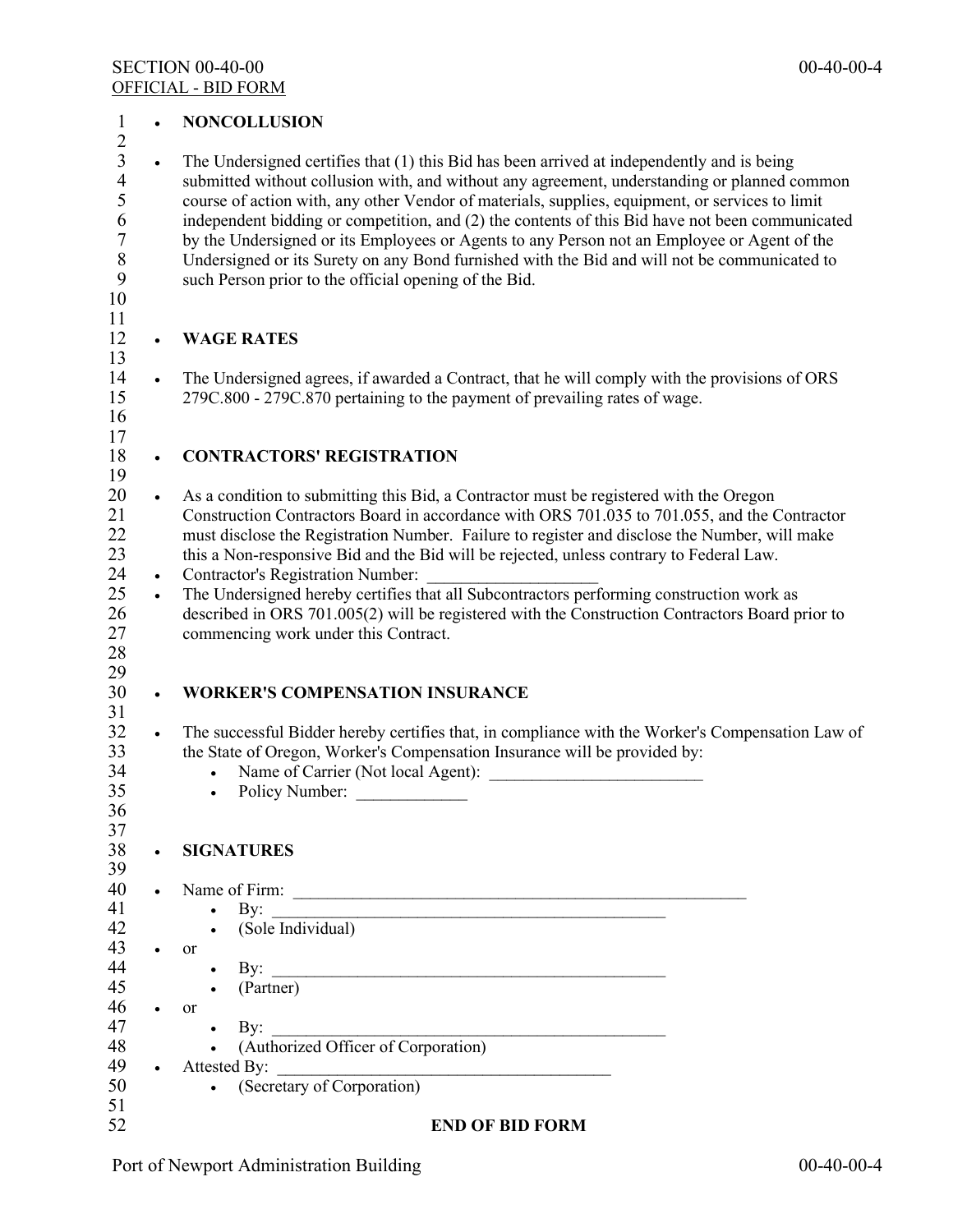| 1<br>$\overline{2}$<br>3<br>$\overline{4}$<br>5<br>6<br>$\overline{7}$ | $\bullet$<br>$\bullet$<br>$\bullet$ | Project Title: Port of Newport Administration Building<br>Project Location: SW Bay Blvd<br>Subbid Disclosure Submittal Location: Same as for Bid Form<br>Subbid Disclosure Submittal Time & Date: Same as for Bid Form |                                                                                            |  |  |
|------------------------------------------------------------------------|-------------------------------------|------------------------------------------------------------------------------------------------------------------------------------------------------------------------------------------------------------------------|--------------------------------------------------------------------------------------------|--|--|
| $\,8\,$                                                                |                                     | <b>BIDDER'S NAME:</b>                                                                                                                                                                                                  |                                                                                            |  |  |
| 9<br>10<br>11                                                          |                                     | <b>Contact Name:</b>                                                                                                                                                                                                   |                                                                                            |  |  |
| 12                                                                     |                                     | Bidder's Address:                                                                                                                                                                                                      |                                                                                            |  |  |
| 13<br>14                                                               |                                     |                                                                                                                                                                                                                        |                                                                                            |  |  |
| 15                                                                     |                                     | $\bullet$                                                                                                                                                                                                              | Bidder's Telephone Number: ( )-                                                            |  |  |
| 16                                                                     |                                     |                                                                                                                                                                                                                        |                                                                                            |  |  |
| 17<br>18<br>19                                                         |                                     | <b>OWNER'S NAME:</b><br>Owner's Address:                                                                                                                                                                               | <b>Port of Newport</b><br>600 SW Bay Blvd.                                                 |  |  |
| 20<br>21                                                               |                                     |                                                                                                                                                                                                                        | Newport, Oregon 97365                                                                      |  |  |
| 22<br>23<br>24                                                         |                                     | <b>DISCLOSURE INSTRUCTIONS</b>                                                                                                                                                                                         |                                                                                            |  |  |
| 25                                                                     |                                     |                                                                                                                                                                                                                        | In accordance with requirements specified in Section 00-20-00, disclose identity of        |  |  |
| 26                                                                     |                                     | there are no Subcontractors that need to be disclosed.                                                                                                                                                                 | First Tier Subcontractors proposed by Bidder for use on this Project. Enter "None" if      |  |  |
| 27<br>28                                                               | $\bullet$                           |                                                                                                                                                                                                                        | If Alternate Bids are specified in Section 01-20-00, identify (on attached separate sheet) |  |  |
| 29<br>30                                                               |                                     | awarded if specific Alternate Bids are elected by Owner.                                                                                                                                                               | Subcontractors other than those listed below, if any, to whom subcontracts will be         |  |  |

- 31
- 32<br>33

# 33 • **DISCLOSURE LIST**

34

| Subcontract &<br>Spec. Sect. No. | $\bullet$ | Subcontractor's Name, Address,<br>& Phone Number | $\bullet$ | Dollar Value<br>of Work |
|----------------------------------|-----------|--------------------------------------------------|-----------|-------------------------|
|                                  | ٠         |                                                  |           |                         |
|                                  |           |                                                  | \$        |                         |
|                                  |           |                                                  |           |                         |
|                                  |           |                                                  |           |                         |
|                                  |           |                                                  |           |                         |
|                                  |           |                                                  |           |                         |
|                                  |           |                                                  |           |                         |
|                                  |           |                                                  |           |                         |
|                                  |           |                                                  | \$        |                         |
|                                  |           |                                                  |           |                         |
|                                  |           |                                                  |           |                         |